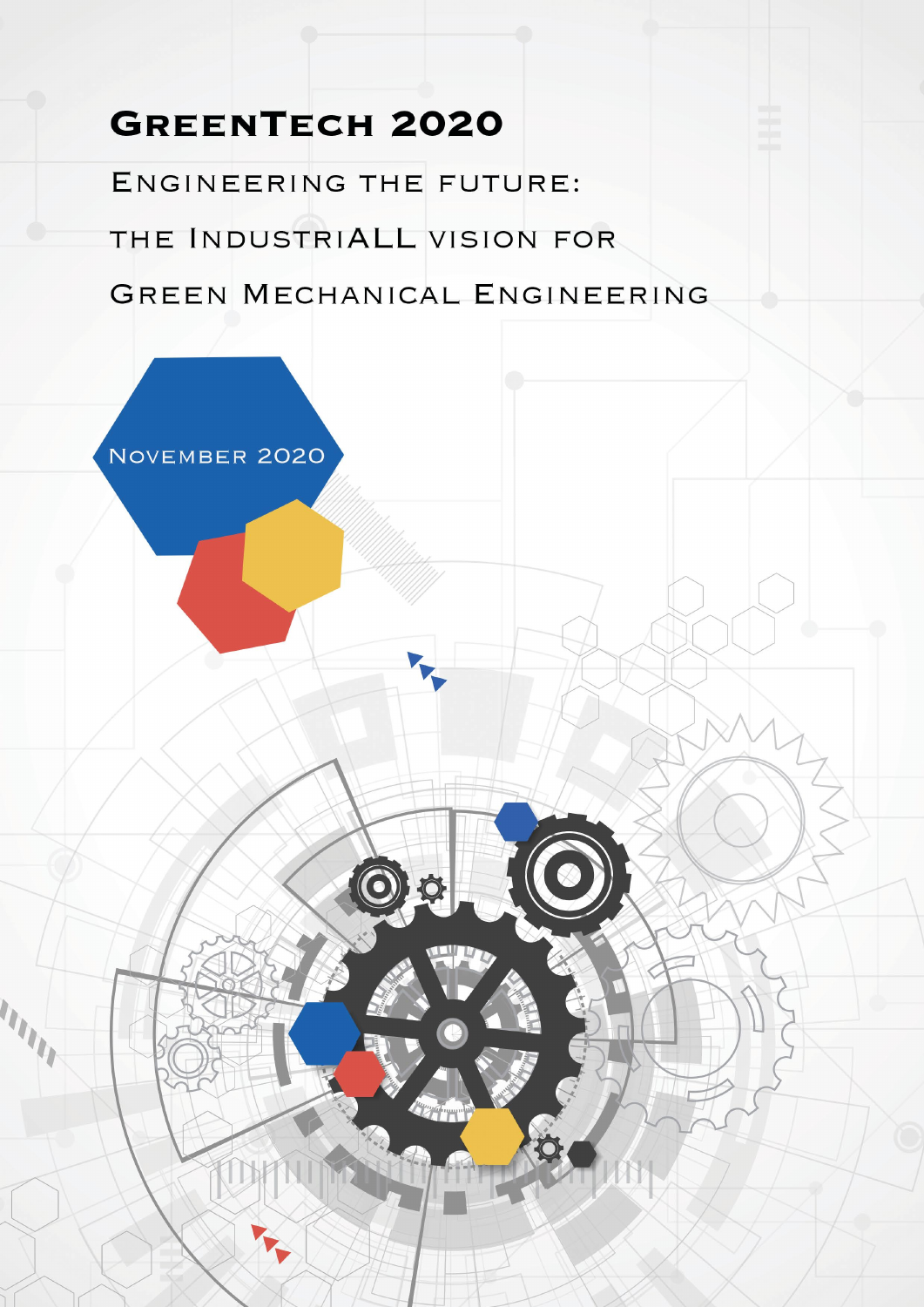#### **Preface**

Our world faces a perfect storm of crises: a crippling global pandemic, threats to democracy, imminent climate change, and technological shifts in production that threaten to decimate jobs. These forces could overwhelm and destroy us, or be the crucible that forges a better world. Our response now will determine the legacy our children will inherit.

This storm cuts to the core of our sector: we are deeply affected, and deeply implicated, in the crisis as well as in the solutions.

Green technology – **GreenTech** - is any technology that promotes one or more of the 17 Sustainable Development Goals adopted by the UN summit in 2015, specifically clean water and sanitation, affordable and clean energy, green industry, innovation and infrastructure, responsible consumption and production and climate action.

Mechanical Engineering must be part of the solution. GreenTech is one of the major drivers of our sector worldwide. This is our chance to engineer a better future.

At IndustriALL Global Union's first workshop on Mechanical Engineering and GreenTech in Gothenburg, Sweden in December 2018, Rainer Wimmer, President of Austrian trade union PRO-GE and co-chair of our sector, said:

"As mechanical engineers and trade unionists, technology is the most important contribution we can make to mitigating climate change. We need hydro, we need wind, we need solar, we need biomass. And we need strong unions to ensure that energy transition is just."

The Covid-19 pandemic has added new urgency to these words: we are in the midst of a global health crisis, and its impact on the economy has overshadowed other challenges. Mechanical Engineering, an export-oriented industrial branch, has been hard hit by the pandemic.

To build back better after Covid-19, we need investment in innovative technologies: to support a shift to sustainable industrial recovery, to tackle climate change and secure the survival of our planet.

We see visions of a shiny new reality, but there is a lot at stake - for workers, trade unions and society. GreenTech involves digitization as part of the shift to Industry 4.0, with new and different skills required, and less manual work. GreenTech is not social by default: without strong trade unions, the profits go solely to the companies, mostly multinational corporations (MNCs).

Green jobs will not necessarily be good jobs unless we fight for them to be. Without us, GreenTech is blind to social justice, gender equality, education that meets skills needs, or fair working conditions and living wages. A green world without social justice is possible, where the rich become richer and the poor become poorer. As the latest crisis has shown in the most dramatic way, social justice and democracy are at stake. As workers' representatives, we have a vital role in steering policy to ensure that good industrial jobs are created, transformed and maintained.

**1**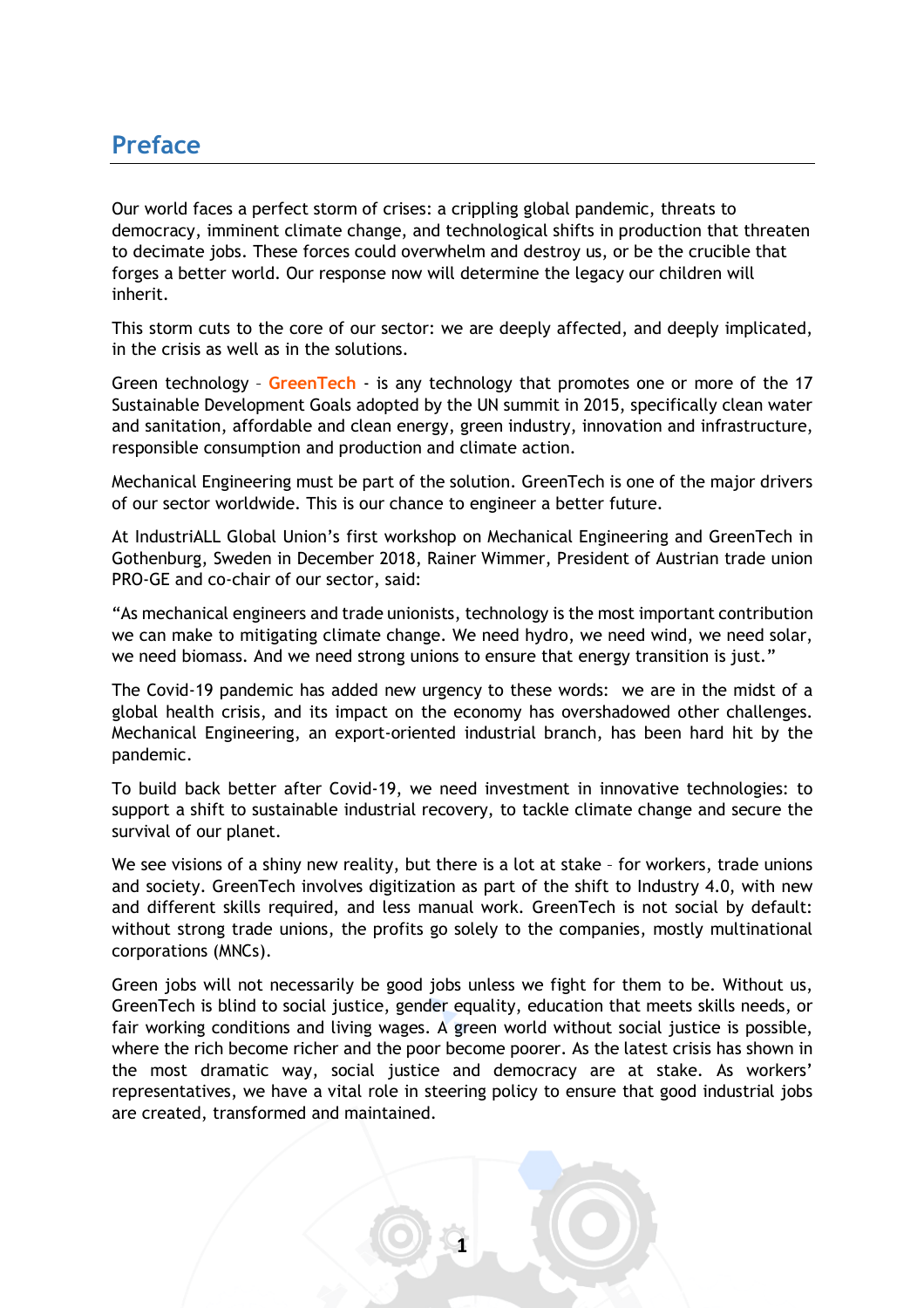### **GreenTech and Mechanical Engineering**

This vision must be our compass to guide our efforts. But GreenTech goes beyond the production and maintenance of energy generating systems and installations. Mechanical Engineering provides the tools, machinery and expertise to fulfil the green turnaround to improve regenerative products, with cradle-to-cradle design. Up to 80 per cent of a product's environmental impact is determined at the design phase. Mechanical Engineering, in combination with digitalization, enables a change from the old linear pattern of takemake-use-dispose to real cradle-to-cradle production, with recycling, re-use and remanufacture for the circular economy of the future.

F **GreenTech in Mechanical Engineering must be part of the solution to the climate crisis and recovery after the pandemic – not only in energy generation systems, but also in cradle-to-cradle design and the development of products, tools and machinery towards a circular economy.** 

## **We need trade unions – opportunities and challenges**

Mechanical Engineering is a changing sector in a changing economy and business environment. Both small and medium-sized enterprises and MNCs are focusing more and more on environmental and resource-saving design and production systems. In combination with digitalization, the working environment and working conditions of mechanical engineers is changing dramatically.

Blue-collar work is transforming and becoming a merged form of blue- and white-collar employment, combining the design, manufacture, maintenance and re-engineering tools, equipment and machinery. The worker as operator is surrounded and supported by artificial intelligence, robots and the internet, and has to fulfil numerous requirements.

The knowledge of how to interact with these new digital co-workers and with customers is a crucial new skill, for both employees and companies. The road towards a circular economy needs flexible and highly skilled workers who are able to merge different jobs into one. This is both a challenge and an opportunity for workers and their trade unions.

Traditional craftsmanship will not disappear: it will remain an essential element of a more flexible workforce in a digitized environment that contributes to circular economy. These changes will also affect trade unions and their approach. If trade unions were traditionally strong in blue collar crafts and trades, we will have to adapt to the new working reality of our current and future members.

F **IndustriALL and its affiliates must adapt to the changes in the workplace. We have to strive for new and better ideas to win these new workers and open their minds to collective action. Organizing and recruiting is key. This must meet the evolving needs of these new workers. We cannot afford a paternalistic approach: we must be ready to listen and to open our ranks to men and women with changing needs, to make them part of our collective struggle to protect and advance their working and living conditions.** 

**2**